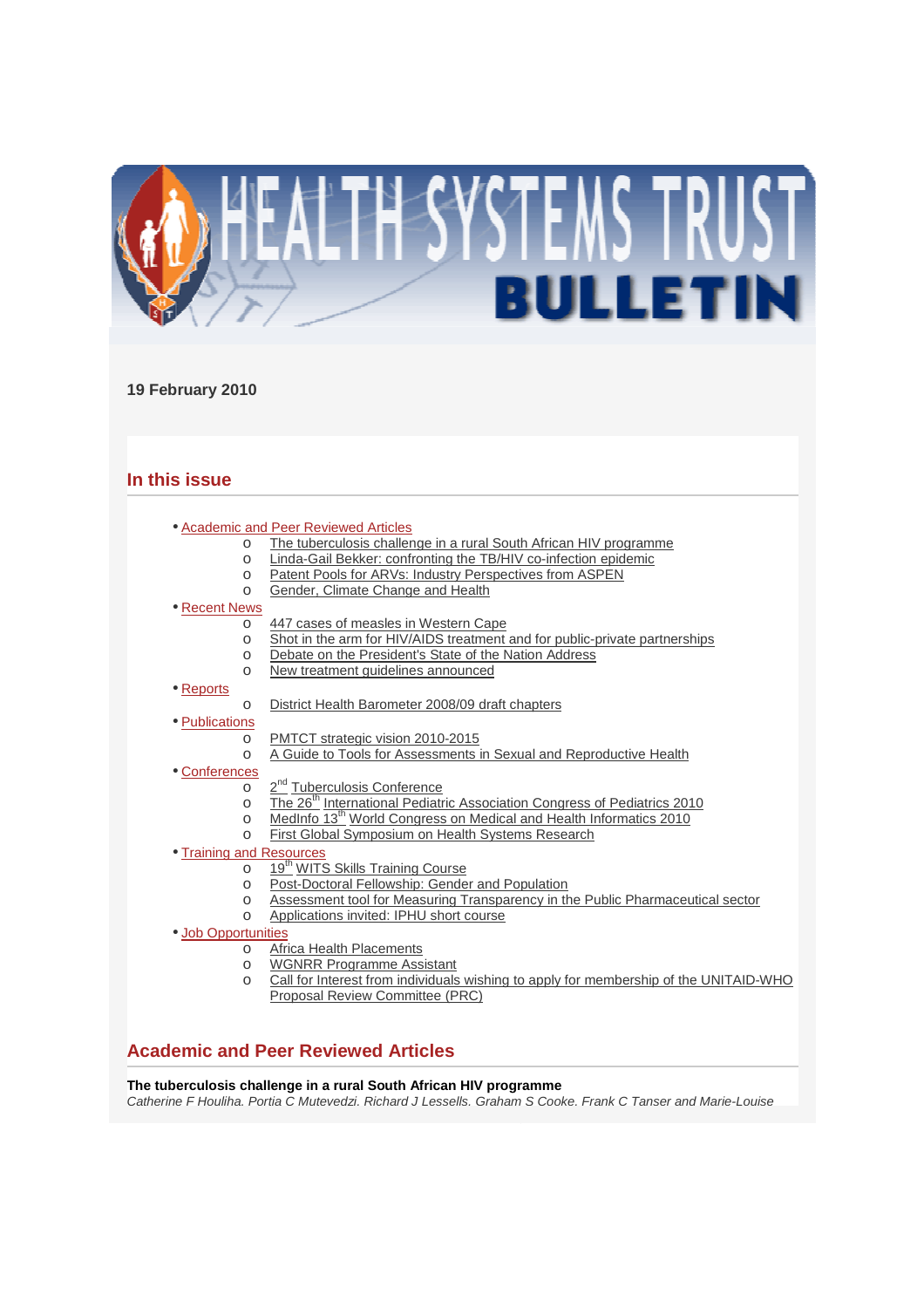South Africa remains the country with the greatest burden of HIV-infected individuals and the second highest estimated TB incidence per capita worldwide. Within South Africa, KwaZulu-Natal has one of the highest rates of TB incidence and an emerging epidemic of drug-resistant tuberculosis …Read More »

Source: http://www.biomedcentral.com/1471-2334/10/23 [Accessed: 15 February 2010]

#### **back to top**

#### **Linda-Gail Bekker: confronting the TB/HIV co-infection epidemic**

The Lancet, Volume 375, Issue 9714, Page 545. Published: 13 February 2010.

Bekker works among communities in Cape Town where clinics deliver services for TB and HIV. Her team is studying the dynamics of TB transmission in these populations, including the potential for nosocomial infection at health-care facilities. The Royal Society Pfizer Award will allow Bekker to continue this work at Nyanga Primary Health Clinic, using nebulised sputum samples to screen for TB, and to investigate the diversity and drug-resistance of TB strains in people with HIV on treatment, those not on treatment, and those without HIV. Bekker hopes the findings will have lessons for TB/HIV services throughout Southern Africa …Read More »

Source: http://www.thelancet.com/journals/lancet/article/PIIS0140-6736%2810%2960217- 6/fulltext? eventId=login [Accessed: 15 February 2010]

#### **back to top**

## **Patent Pools for ARVs: Industry Perspectives from ASPEN**

Stavros Nicolaou. AIDS J. 2010; 4: 60–61. Published: 2010 January 19.

Affordability through reduced pricing is only one part of enhancing access to treatment in Public Health emergencies: Supply Security and the guarantee of supply consistency is the other. To the extent that Patent Pooling is able to create Regional African Manufacturing capability, Africans will support the concept. However, to the extent that if further decentralises manufacture away from the continent and increases Africa's dependence on imports, Patent Pooling can potentially weaken supply security and will continue to relegate Africa a Continent of dependency, rather than one that invests in its own capability ... Read More »

Source: http://www.ncbi.nlm.nih.gov/pmc/articles/PMC2819695/?tool=pubmed[Accessed: 15 February 2010]

#### **back to top**

## **Gender, Climate Change and Health**

WHO. Published: 2010.

The World Health Organization (WHO) has published a draft discussion paper titled "Gender, climate change and health". The draft discussion paper offers available information on the differential links between climate change and the health of women and men through the perspectives of direct and indirect health consequences, and the possible interaction of biological and social risk factors in determining these impacts. The paper aims to provide a framework for gendered health risk assessment and adaptation/mitigation actions in relation to climate change …Read More »

Source: http://www.who.int/globalchange/publications/reports/final\_who\_gender.pdf [Accessed: 15 February 2010]

**back to top Recent News**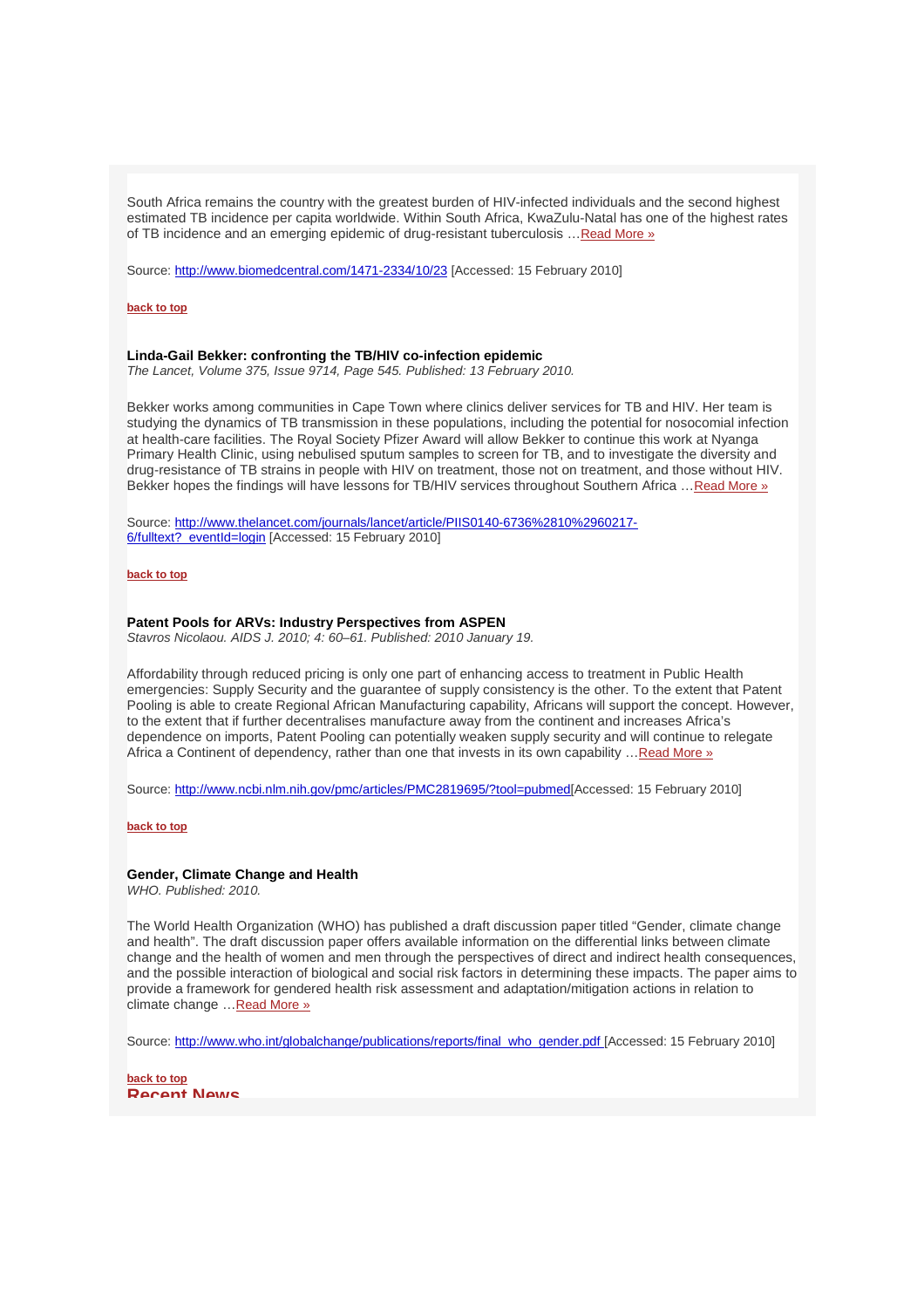## **447 cases of measles in Western Cape**

IOL. Published: 11 February 2010.

The number of measles cases in the Western Cape has increased dramatically, and now stands at 447. According to the National Institute of Communicable Disease (NICD), there were at least 82 newly-confirmed laboratory cases in the province by Tuesday, bringing the number of cases to 447. Gauteng still has the highest burden, with 4 359 cases, followed by KwaZulu-Natal with 631, North West with 563, and then the Western Cape. In the past week, the Eastern Cape saw the highest number of newly confirmed cases. The 92 new cases there bring their total number of cases to 314. KwaZulu-Natal had 67 new cases and Gauteng 84, the institute said …More Information »

Source: http://www.iol.co.za/index.php?set\_id=1&click\_id=125&art\_id=vn20100211124839585C327588[Accessed: 15 February 2010]

## **back to top**

**Shot in the arm for HIV/AIDS treatment and for public-private partnerships**  Tamar Kahn. Business Day. Published: 18 Febraury 2010.

The Treasury has set aside an extra R8,4bn for HIV/AIDS over the next three years, reflecting its commitment to improving the quality of services for people affected by the disease and doubling the number of patients getting life-saving antiretroviral therapy …Read More »

Source: http://www.businessday.co.za/Articles/Content.aspx?id=94117 [Accessed: 18 February 2010]

## **back to top**

## **Debate on the President's State of the Nation Address**

Aaron Motsoaledi, MP. DOH. Published: 15 February 2010.

The issue of quality of our health care services, specifically in the public sector is ever in the minds and lips of our people. It does appear quite frequently on pages of our newspapers, just as it did this past weekend. It is also echoed in the electronic media time and again …Read More »

Source: http://www.doh.gov.za/docs/sp/sp0215-f.html [Accessed: 18 February 2010]

#### **back to top**

## **New treatment guidelines announced**

PlusNews. Published: 16 February 2010.

New national treatment guidelines are set to make the world's largest antiretroviral (ARV) programme even bigger as South Africa extends treatment to more HIV-positive infants, pregnant women and people battling HIV-tuberculosis (TB) co-infection …More Information »

Source: http://www.plusnews.org/report.aspx?ReportID=88126 [Accessed: 16 February 2010]

**back to top**

# **Reports**

**District Health Barometer 2008/09 draft chapters live online.**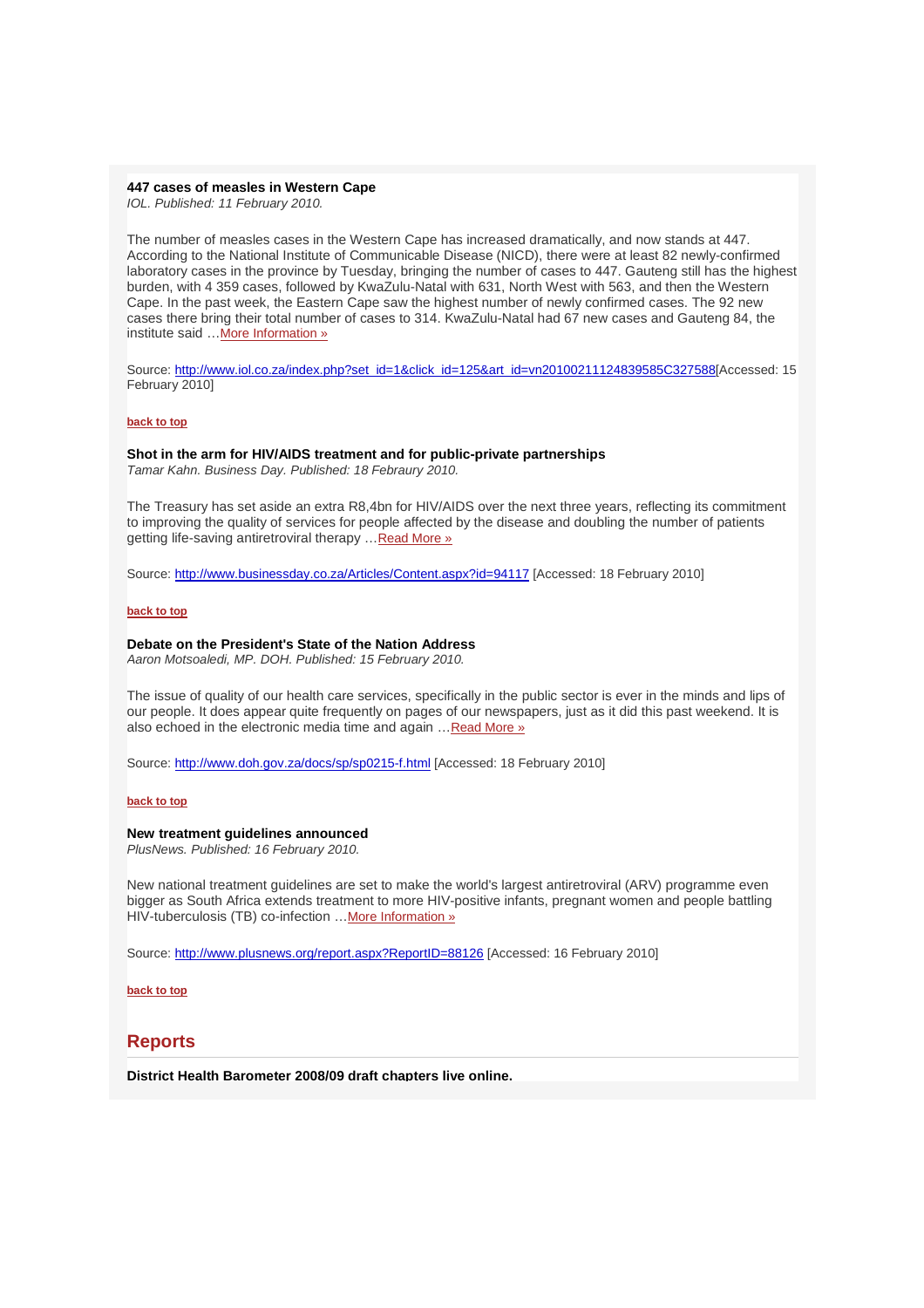District health managers and policy makers across South Africa and world-wide will can now enjoy internet access to draft chapters of the District Health Barometer 2008/09. In keeping abreast with the latest international publishing trends, draft chapters of the District Health Barometer 2008/09 are being published on the HST website and later on CD. This will allow interested parties, researchers, health managers and policy makers to access chapters as they are made available, rather than having to wait for a printed publication …More Information »

Source: http://www.hst.org.za/news/20041957 [Accessed: 15 February 2010]

## **back to top**

# **Publications**

# **PMTCT strategic vision 2010-2015**

**WHO.** 

Preventing mother-to-child transmission of HIV to reach the UNGASS and Millennium Development Goals This publication reflects an important part of WHO's health sector response to HIV/AIDS and will contribute directly to the new Outcome framework of the Joint United Nations Programme on HIV/AIDS (UNAIDS). The purpose of this document is to define WHO's commitment to global and country support to scale up access to prevention of mother-to-child transmission (PMTCT) of HIV services and integrate these services with maternal, newborn and child health programmes …More Information »

Source: http://www.who.int/hiv/pub/mtct/strategic\_vision/en/index.html [Accessed: 15 February 2010]

## **back to top**

## **A Guide to Tools for Assessments in Sexual and Reproductive Health**

UNFPA. Published: 2010

Fifteen years after ICPD, a large global family of development workers committed to universal access to sexual and reproductive health continue to work on improving the lives and expanding the choices of individuals and couples. Reproductive health is a human right, yet reproductive health conditions are the leading cause of death and illness in women of childbearing age worldwide. At least 200 million women who want to plan their families or space their births lack access to safe and effective contraception …More Information »

Source: http://www.unfpa.org/public/publications/pid/4778 [Accessed: 15 February 2010]

## **back to top**

# **Conferences**

## **2 nd Tuberculosis Conference**

1-4 June 2010. ICC Durban, South Africa.

The 2<sup>nd</sup> SA TB Conference in Durban, South Africa from 1 to 4 June 2010 will focus on partnerships and how solidarity among the state, private sector and civil society at all levels and structures can increase access to services and prevent people dying from a curable disease. Forging Strategic Partnerships to Fight TB and HIV is the theme for this Conference, which will build on the awareness and commitment made by 1657 people that contributed to the success of the 1<sup>st</sup> SA TB Conference in 2008. The organisers invite abstract submissions for the 2010 Conference in the following three tracks:

Track 1: Basic Science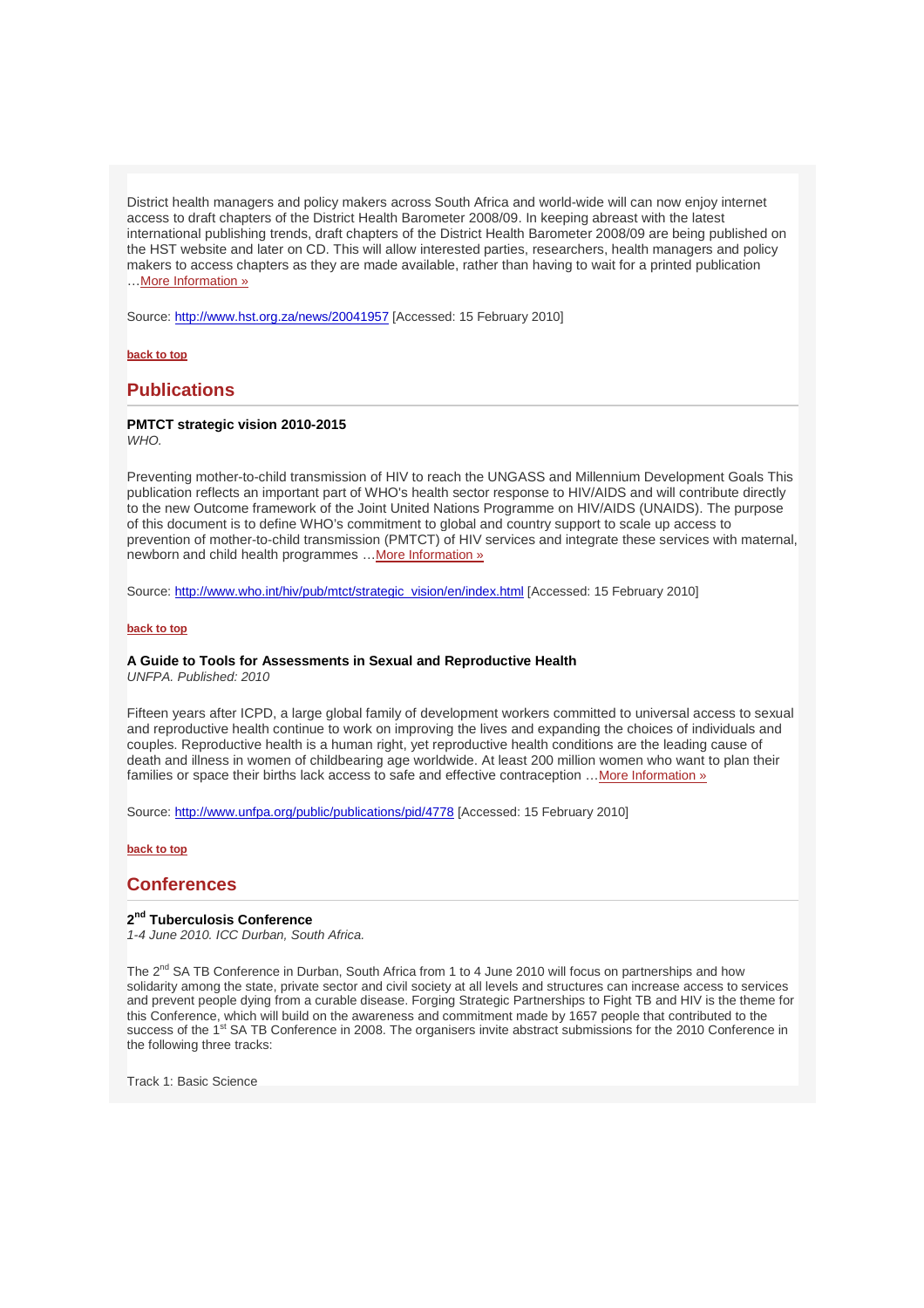Track 3: Patient and Civil Society Mobilisation and Advocacy

Abstract submission and early registration closes on 21 January 2010. More information can be found at http://www.tbconference.co.za **back to top**

# **The 26th International Pediatric Association Congress of Pediatrics 2010**

4-9 August 2010. Johannesburg, Gauteng, South Africa.

Three leading paediatric associations, IPA, SAPA, and UNASPA, are uniting to host the 26<sup>th</sup>International Paediatric Association Congress of Paediatrics.

More than 5,000 participants are expected to attend this landmark event, the first IPA Congress to be held in Sub-Saharan Africa. Just five years before the due date of the Millennium Development Goals (MDGs), IPA 2010 will unite paediatricians and health professionals working towards the MDGs target to reduce child mortality by two thirds before 2015. Registration Details »

Source: http://www.kenes.com/ipa/mailshot/ms3.htm?ref3=db1 [Accessed: 13 October 2009]

## **back to top**

# **MedInfo 13th World Congress on Medical and Health Informatics 2010**

12-15 September 2010. Cape Town, South Africa.

This will be the first time MEDINFO is held in Africa. It promises to boost exposure to grassroots healthcare delivery and the underpinning health information systems. This will open the door to new academic partnerships into the future and help to nurture a new breed of health informaticians.Registration Details »

Source: www.medinfo2010.org [Accessed: 13 October 2009]

## **back to top**

## **First Global Symposium on Health Systems Research**

16-19 November 2010, Montreux, Switzerland.

The World Health Organization and partners will convene the inaugural global symposium on health systems research on 16-19 November 2010. Researchers, policy-makers, funders, and other stakeholders representing diverse constituencies will gather in Montreux, Switzerland to share evidence, identify significant knowledge gaps, and set a research agenda that reflects the needs of lowand middle-income countries. The first symposium will be dedicated to improving the scientific evidence needed by health policy-makers and practitioners to inform their decisions related to accelerating universal health coverage. Registration Details »

Source: http://www.hsr-symposium.org/ [Accessed: 04 February 2010].

## **back to top**

# **Training and Resources**

## **19th Wits Skills Training Course**

University of Witswatersrand, Johannesburg. Division of Rural Health, Department of Family Medicine.

The next Wits Clinical Skills Course will be held on Friday 19 March 2010. Participants have the chance to do 5 skills stations of 80 minutes each during the day. As always, the focus will be on practical skills relevant to rural hospital and primary care practice... More Information »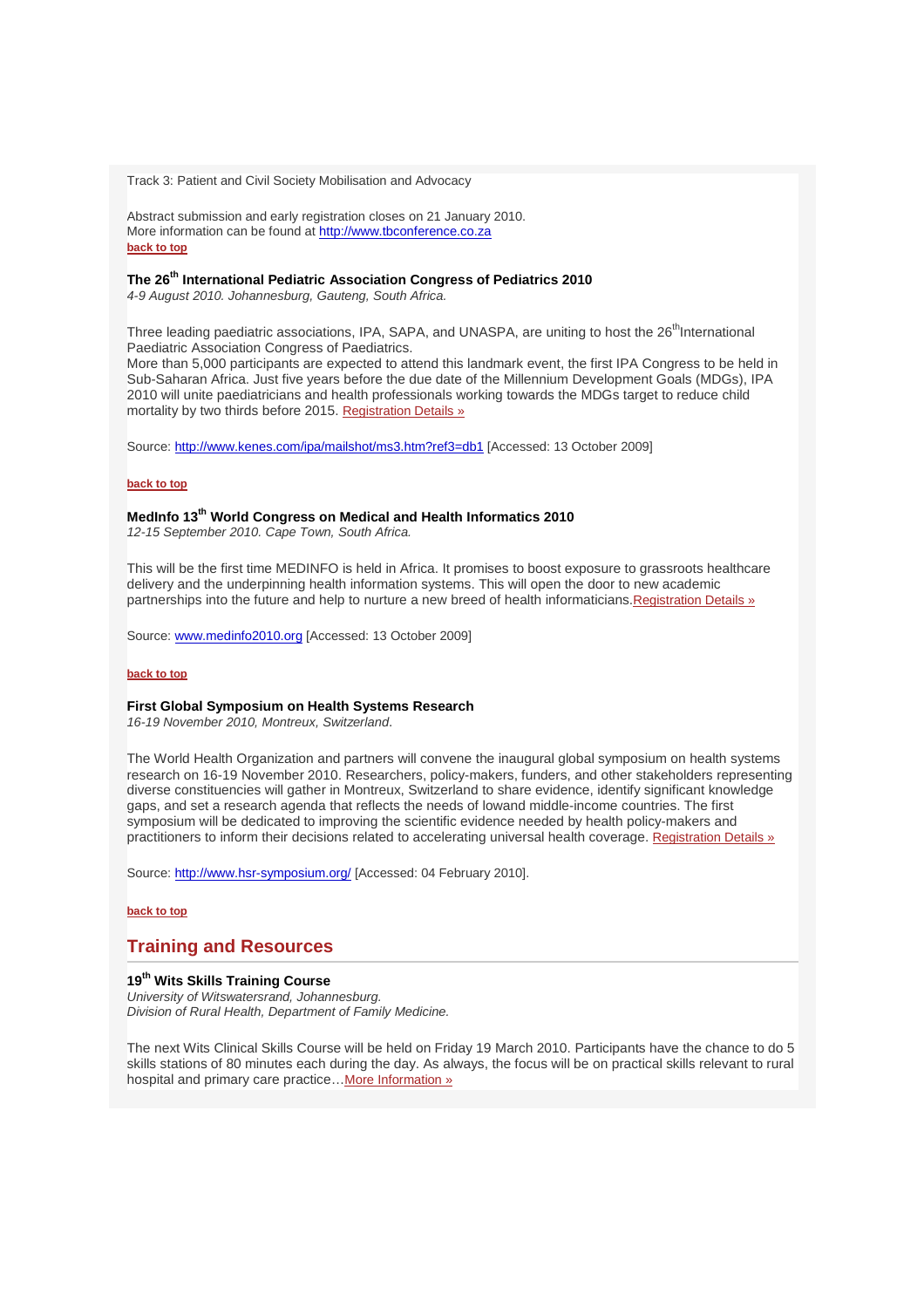Source: http://www.hst.org.za/events/8528 [Accessed: 18 February 2010]

## **back to top**

## **Assessment tool for Measuring Transparency in the Public Pharmaceutical sector**  WHO.

The tool represents the first step of a three-phase approach within The Good Governance for Medicines (GGM) programme started in late 2004, in line with the WHO Global Medicines Strategy 2004-2007. The GGM programme goal is to contribute to the health systems strengthening and prevent corruption by promoting good governance in the pharmaceutical sector. The purpose of the national assessment is to provide countries with a comprehensive picture of the level of transparency and potential vulnerability to corruption of the functions of the pharmaceutical sector …More Information »

Source: http://www.who.int/medicines/areas/policy/goodgovernance/AssessmentInstrumentMeastranspENG.PDF [Ac cessed: 16 February 2010]

## **back to top**

## **Post-Doctoral Fellowship: Gender and Population**

International Center for Research on Women (ICRW), Washington, DC.

ICRW is offering a post-doctoral fellowship for a social scientist with gender and population expertise at its Washington, DC office. This fellowship is geared toward early career Ph.D professionals who would like to conduct research within an action research organization and network with a wide range of experts on gender, population and development ... More Information »

Source: http://www.icrw.org/html/jobs/Fellowships/Gender-and-Population-Fellowship.html [Accessed: 16 February 2010]

#### **back to top**

## **Applications invited: IPHU short course**

Kisumu, Kenya. 12-28 April 2010.

The International People's Health University (IPHU) of the People's Health Movement and The Great Lakes University of Kisumu (GLUK) are pleased to announce "The Struggle for Health ", a 10 day short course for health activists. The course will be conducted in English and a limited number of scholarships for travel and accommodation will be available for qualified applicants from Sub-Saharan Africa and Kenya …More Information »

Source: http://www.phmovement.org/iphu/en/kisumu/announce [Accessed: 18 February 2010]

**back to top**

# **Job Opportunities**

## **AHP - African Health Placements**

We are a not-for-profit project that aims to support the recruitment and retention of healthcare workers in South Africa. AHP is focused on assisting healthcare professionals make the right choice for their future in South Africa: